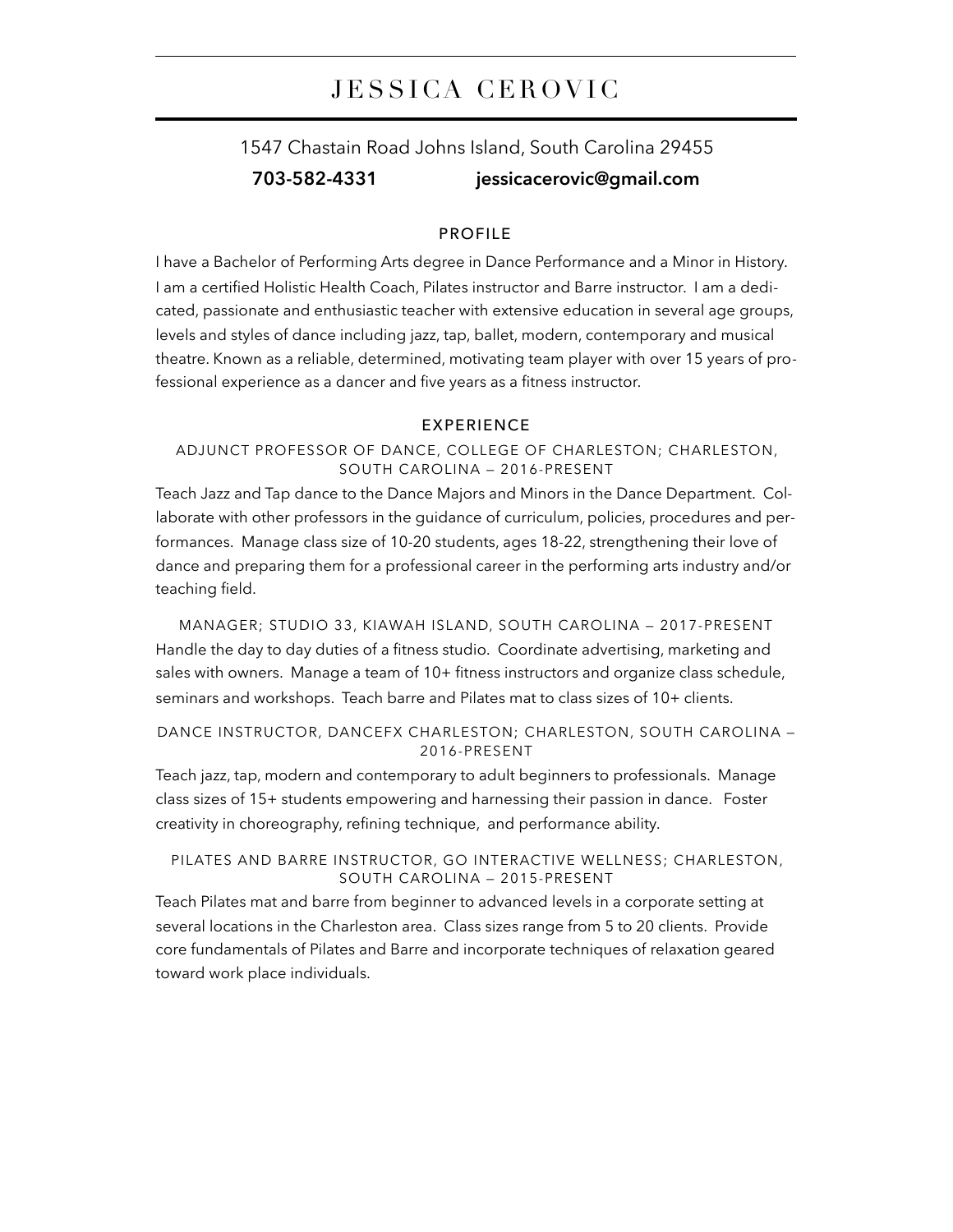## PILATES AND BARRE INSTRUCTOR, LONGEVITY FITNESS; CHARLESTON, SOUTH CAROLINA — 2015-2016

Teach Pilates mat and barre from beginner to advanced levels. Class sizes range from privates to 10 clients. Provide core fundamentals of Pilates and incorporate education in kinesiology and physiology. Collaborate with other instructors in the guidance of class syllabus to bring clients the most up to date practices.

PILATES AND BARRE INSTRUCTOR, EQUINOX FITNESS CLUB; TYSON'S CORNER, VIRGINIA — 2013-2015

Teach Pilates mat and barre from beginner to advanced levels. Manage class sizes of 15+ guests providing core fundamentals of Pilates and incorporating education in kinesiology and physiology. Collaborate with other faculty in the guidance of class syllabus to bring members the most up to date practices.

BARRE INSTRUCTOR, LIFETIME FITNESS; RESTON, VIRGINIA — 2014-2015 Teach Barre from beginner to advanced levels. Manage class sizes of 15+ guests providing a well-rounded workout combining principles of ballet, Pilates and Yoga.

DANCE INSTRUCTOR, ENCORE PERFORMERS; CHANTILLY, VIRGINIA — 2008-2015 Teach jazz, tap, modern and contemporary from beginner to pre-professional. Manage class sizes of 15+ students empowering and harnessing their passion in dance. Foster creativity in choreography, refining technique, performance ability and tools needed to be a successful and responsible individual. Responsible for evaluating student performance and placement of levels and collaborating with other faculty to create a specific curriculum for each level and style of dance.

# DANCE INSTRUCTOR, CENTREVILLE DANCE ACADEMY; CENTREVILLE, VIRGINIA — 2014-2015

Teach ballet and tap from beginner to pre-professional. Manage class sizes of 15+ students inspiring their spirit in dance and cultivating artistry in choreography, improving technique, performance ability and elements needed to be a thriving and accountable individual. Responsible for assessing student performance and placement of levels.

# DANCE INSTRUCTOR, ASHBURN ACADEMY OF DANCE; ASHBURN, VIRGINIA — 2014-2015

Teach ballet and jazz from beginner to pre-professional. Manage class size of 15+ students stimulating their love of dance and furthering imagination in choreography, enhancing technique, performance ability and principles needed to be a triumphant and reliable individual. Responsible for analyzing student performance and placement of levels.